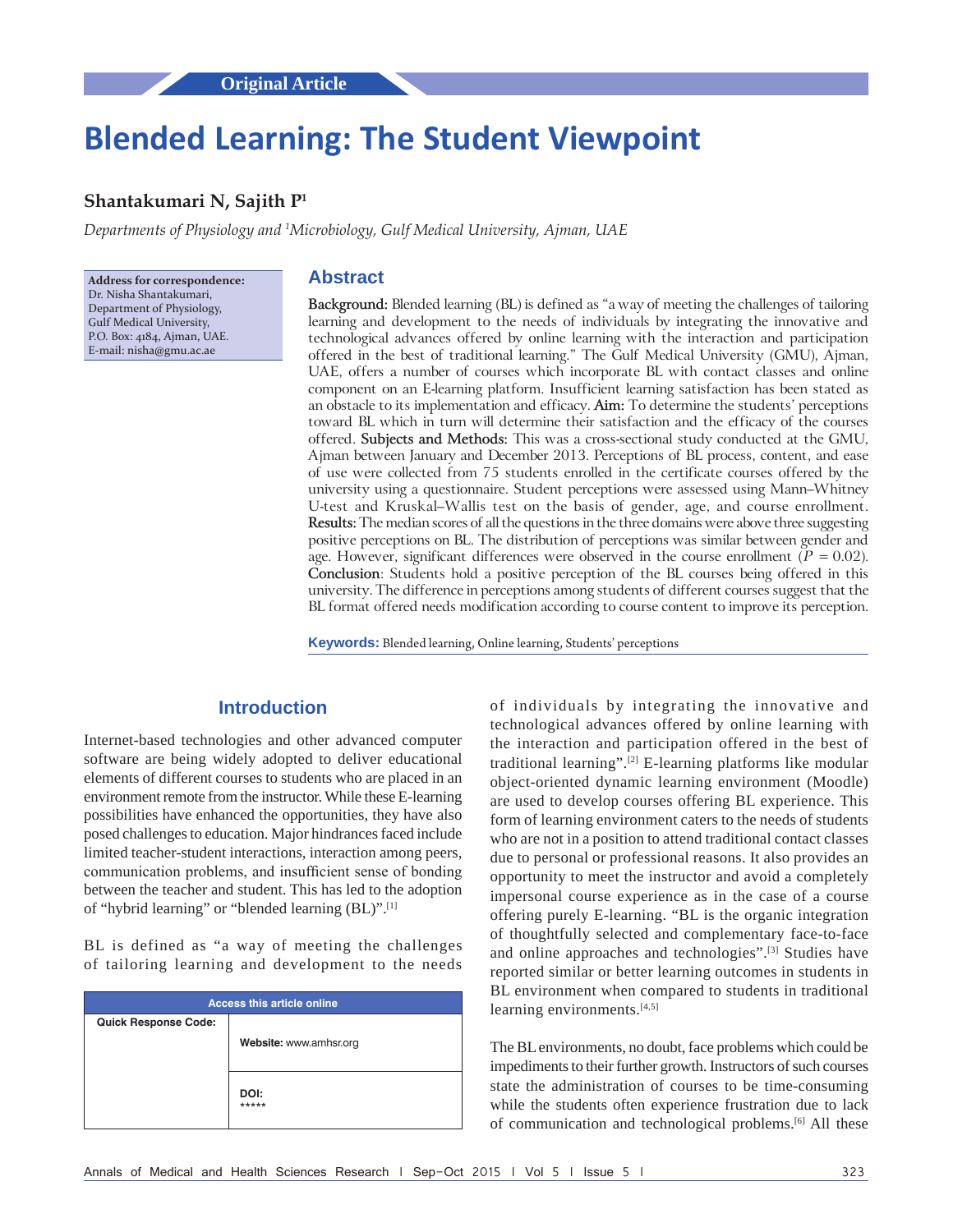result in high dropout rates.[7] The most important factor for the success of BL is Students' satisfaction.[8] Insufficient student satisfaction is the impedes successful implementation of blended courses.[9] Evaluation of the success of BL courses largely relies on students' attitudes, their expectations, and finally their satisfaction.[1]

The feedback of students who are among the key stakeholders is absolutely essential to ensure a successful implementation of any teaching-learning methodology. This study was conducted with an aim of determining students' perception of BL courses to ensure that prompt corrections can be made to the entire system. This will go a long way to enhance student learning and decrease dropout rates in these courses.

# **Subjects and Methods**

## **Study population**

This was a cross-sectional study conducted at the Center for Continuing Education and Community Outreach (CCE and CO), Gulf Medical University (GMU). The CCE and CO, through its outreach programs provide non-credit- and credit-based instructional programs for individuals, organizations, and businesses in the health sector. A variety of instructional methods, including BL are employed in diversified programs used for people of all ages. Apurposive convenience sampling technique was adopted including all the students enrolled in certificate courses in BL format, conducted by the CCE and CO between January and December 2013 and willing to participate in the study. Of the 83 students, 75 completed the questionnaire, giving a response rate of 90%.

## **The blended courses**

The certificate courses provided by the CCE and CO incorporated a blend of varying degree of online component and contact sessions. While the duration of courses offered varied from three weeks to 10 months, they all used Moodle to administer the online course content, hence providing self-paced learning time and a major reduction in classroom lecture time. Online component was provided on a weekly basis and included course description, schedule, content, announcements, discussion forums, reading links, and assignments. Contact sessions of 3 h were scheduled at the end of every week, where the learners had the opportunity to meet each other and the instructor. In the introductory session, students were presented with all the information they needed to know about working online. They were expected to logon to the course individually whenever convenient, and read that week's course material, download resources, and follow instructions to complete tasks. Assignments, quizzes, and self-evaluation questions with timely feedback were provided online. They were provided with feedback and correction weekly and could interact with the instructor and each other over discussion forums. In addition, they were evaluated on the basis of their

participation in course work, performance in assignments, and end of course exam.

## **Study instrument and validation procedure**

A questionnaire was designed by the researchers and validated by two expert faculties. Statements in the questionnaire were categorized into three main domains. The first 10 items identified the students' perception of BL process. This was followed with 9 items that identified the perception of the content. The remaining 5 items were related to the domain of students' perceived ease of use of computers and Moodle. The scoring for the questionnaire was established following the five-point Likert scale: Strongly agree, agree, neutral, disagree, and strongly disagree with scores of four points, three, two, one, and zero, respectively. Negative items had their scoring reversed. Other variables recorded included age, gender, and enrolled course. The alpha reliability coefficient of the scale was found as 0.87 indicating that the instrument was reliable.

### **Data collection**

Data collection was initiated after approval from ethics and research committees of GMU. Written informed consent was obtained from the participants. Participant anonymity was maintained. Questionnaires were distributed among the target population at the end of individual courses and completed questionnaires were collected for data analysis.

#### **Data analysis**

Data were entered into Excel Spreadsheet for statistical analysis and analysis performed using SPSS-21 (IBM, SPSS Inc., United States). The students' perceptions of the three domains (process of BL, content of BL, and ease of use of computers and Moodle) were analyzed in terms of the median score and interquartile range of the individual items. The mean score for individual items in the questionnaire score of two was considered as a reference value for analyzing the perceptions. Higher scores were considered positive while those lower than two were negative. Mann–Whitney U-test was performed to determine whether the gender affected the students' perceptions of BL. Kruskal–Wallis test was used to assess if perceptions differed across age categories and course enrollment. The significance level was considered as  $P < 0.05$ .

## **Results**

## **Demographics**

A total of 24% (18/75) of the students were males, and 76% were females (57/75). The age of the participants ranged from 17 to 58 years.

Figure 1 shows the percentage distribution of study participants enrolled in different courses of CCE and CO.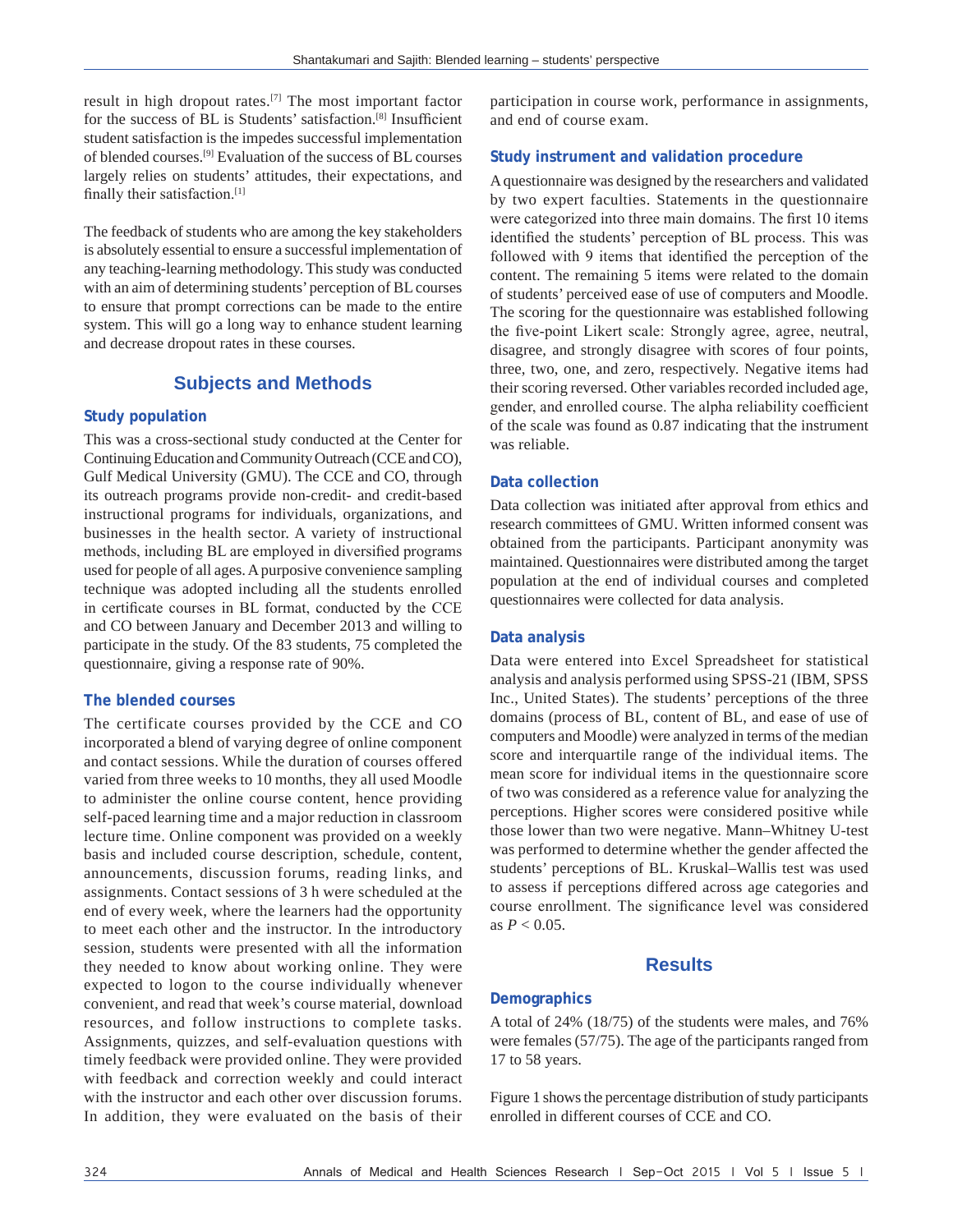| Table 1: Frequency distribution of perceptions of blended learning process (N=75). Median score of 2 indicates neutral |
|------------------------------------------------------------------------------------------------------------------------|
| stand and scores above 2 indicate agreement with the statement                                                         |

| <b>Items</b>                                                                      | <b>Strongly</b><br>disagree (%) | <b>Disagree</b><br>$(\%)$ | <b>Neutral</b><br>$(\%)$ | Agree<br>(%) | <b>Strongly</b><br>agree $(\%)$ | <b>Median</b> |
|-----------------------------------------------------------------------------------|---------------------------------|---------------------------|--------------------------|--------------|---------------------------------|---------------|
| I am in favor of incorporating BL to my course                                    |                                 | ٠                         | 20                       | 36           | 44                              | 3             |
| Incorporating BL has deepened my interest in the subject<br>matter of this course |                                 | 2.7                       | 12                       | 44           | 41.3                            | 3             |
| BL encouraged me to learn                                                         | 1.3                             |                           | 18.7                     | 42.7         | 37.3                            | 3             |
| BL in my course improved my interaction with the teacher                          |                                 | 5.3                       | 22.7                     | 41.3         | 30.7                            | 3             |
| BL in my course improved my interaction with my classmates                        |                                 | 5.3                       | 22.7                     | 48           | 24                              | 3             |
| BL is less stressful than traditional in-class delivery                           | 1.3                             | 6.7                       | 14.7                     | 49.3         | 28                              | 3             |
| BL is more effective than traditional in-class delivery                           |                                 | 12                        | 10.7                     | 44           | 33.3                            | 3             |
| I received adequate assistance in case of problems faced                          |                                 | 2.7                       | 24                       | 50.7         | 22.7                            | 3             |
| Incorporation of BL made my course more time consuming                            | 17.3                            | 30.7                      | 24                       | 20           | 8                               | ⌒             |
| BL was a waste of time                                                            |                                 | 58.7                      | 29.3                     | 9.3          | 2.7                             |               |

#### **Table 2: Frequency distribution of perceptions of blended learning content (***N***=75). Median score of 2 indicates neutral stand and above 2 indicate agreement with the statement**

| <b>Items</b>                                                                                        | <b>Strongly</b><br>disagree (%) | <b>Disagree</b><br>$(\%)$ | <b>Neutral</b><br>(%) | Agree<br>$(\%)$ | <b>Strongly</b><br>agree $(\%)$ | <b>Median</b> |
|-----------------------------------------------------------------------------------------------------|---------------------------------|---------------------------|-----------------------|-----------------|---------------------------------|---------------|
| The BL content encouraged me to learn                                                               |                                 | 4                         | 9.3                   | 49.3            | 37.3                            | 2             |
| The online content was well illustrated                                                             | 4                               | 2.7                       | 13.3                  | 52              | 28                              | 3             |
| The online content was easy to understand                                                           | 4.0                             | 2.7                       | 12.0                  | 46.7            | 34.7                            | 3             |
| The online activities were of long duration                                                         | 2.7                             | 32.0                      | 34.7                  | 22.7            | 8.0                             | 3             |
| The online activities on the Moodle were related<br>to the course objectives                        | 1.3                             | 1.3                       | 12.0                  | 57.3            | 28.0                            | 3             |
| The activities of BL helped me to learn more and<br>interact with my classmates on the given topics |                                 | 2.7                       | 17.3                  | 54.7            | 25.3                            | 2             |
| I learned a great deal from this course                                                             |                                 | 5.3                       | 17.3                  | 44.0            | 33.3                            | 2             |
| The assignments given in the course helped me<br>develop my writing skills                          | 2.7                             | 10.7                      | 21.3                  | 38.7            | 26.7                            | 3             |
| The entire course was difficult to follow                                                           | 49.3                            | 25.3                      | 13.3                  | 8.0             | 4.0                             | 3             |

#### **Table 3: Frequency distribution of perceptions of ease of use (***N***=75). Median score of 2 indicates neutral stand and above 2 indicate agreement with the statement**

| <b>Items</b>                                                 | <b>Strongly</b><br>disagree (%) | <b>Disagree</b><br>$(\%)$ | <b>Neutral</b><br>$(\%)$ | Aaree<br>$(\% )$ | <b>Stronaly</b><br>Agree (%) | <b>Median</b> |
|--------------------------------------------------------------|---------------------------------|---------------------------|--------------------------|------------------|------------------------------|---------------|
| was able to learn to use Moodle quickly                      |                                 | 6.7                       | 1.3                      | 48.0             | 44.0                         | 2             |
| I found Moodle easy to use                                   | -                               | 2.7                       | 5.3                      | 45.3             | 46.7                         | 2             |
| I was able to access the online content without any problems | 5.3                             | 5.3                       | 10.7                     | 40.0             | 38.7                         | 3             |
| My computer skills have improved as a result of this course  | 6.7                             | 6.7                       | 22.7                     | 34.7             | 29.3                         | 3             |
| I felt my knowledge regarding using moodle was limited       | 21.3                            | 32.0                      | 22.7                     | 18.7             | 5.3                          |               |
| compared to my peers                                         |                                 |                           |                          |                  |                              |               |

## **Students' perception of blended learning**

Tables 1-3 present the students' view on BL process, content, and ease in using BL, respectively.

## **Differences in perceptions based on demographic factors**

#### *Gender*

There were no scores in the first quartile of all three domains (BL process 1–10; BL content 1–9; Ease of use: 1–5) in both the genders. The distribution of the remaining three quartile scores of the domains is shown in Figure 2. Mann–Whitney

U-test showed that the distribution of perceptions regarding all three domains was similar across categories of gender.

#### *Age*

Kruskal–Wallis test revealed that the distribution of perceptions regarding all three domains was similar across age categories [Figure 3].

#### *Enrolled course*

Kruskal–Wallis test revealed that that the distribution of perceptions regarding all three domains was significantly different across course enrollment [Figure 4].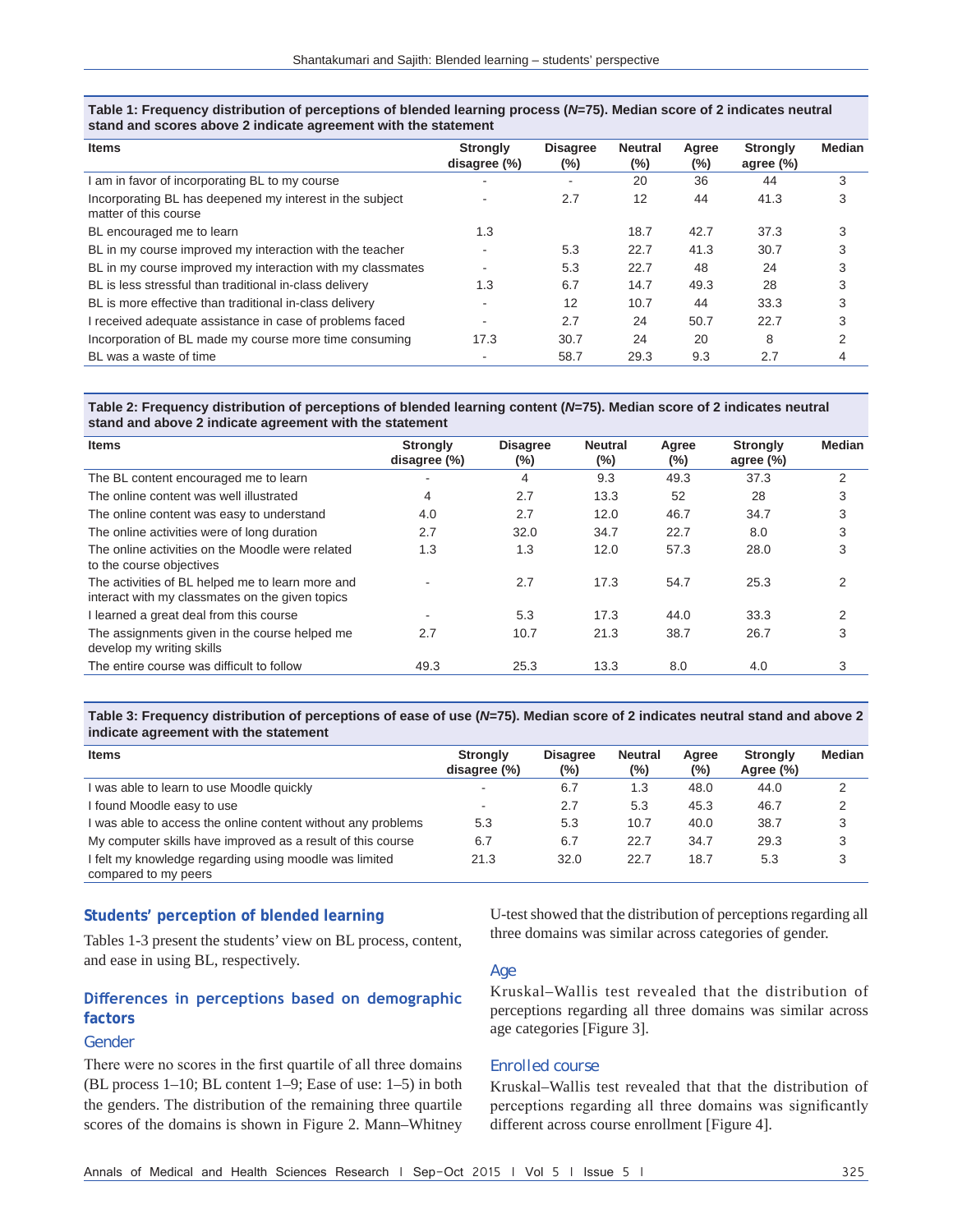

**Figure 1:** Distribution of students according to course of enrollment (*n* = 75)



**Figure 3:** Distribution of total score of perceptions across age categories. Maximum score achievable is 96. No significant difference in distribution  $(P = 0.88)$ 

# **Discussion**

 Examined in this study is students' perception of BL at a university that is, initialing the implementation of new courses involving blended learning.

With respect to the perception of BL process, participants of this study perceived BL to be less stressful and more effective than traditional in-class delivery. Our results are in agreement with the literature reporting that students show greater satisfaction in blended courses than in traditional lectures.<sup>[10]</sup> Learners represent different generations, different personality types, and different learning styles. BL offers variety in delivery methods, ranging from experiential to instructional and structured to unstructured-provide variety of educational opportunities to promote involvement.

Students at GMU are of the opinion that BL improved their interaction with the teacher and classmates. The relationship of student interaction with BL was also found in DeLacey and Leonard's study, as they reported that students not only learned more when online sessions were added to traditional courses, but that student interaction and satisfaction improved as well.<sup>[11]</sup> Supporting this view, So and Brush state that integrating online sessions with traditional courses improve student interaction and satisfaction.[12]

Support for students and faculty is a key component of BL. Technology training and support should be available for



**Figure 2:** Distribution of total score of perceptions according to gender. Maximum score achievable is 96. No significant difference in distribution  $(P = 0.34)$ 



**Figure 4:** Distribution of total perception scores across different courses of enrollment. Maximum score achievable is 96. Significant difference in distribution ( $P = 0.02$ ). MBC: Med bills and coding, HSc: Health sciences, NSP: Nutrition for sports and human performance, EC: Educational counseling, MIB: Medical insurance billing, MT: Medical terminology

students and faculty.<sup>[13]</sup> The information technology support facilities in GMU, according to the findings of the study seem to be efficient enough for the students to perceive the support facilities as adequate. Interest must be present in the classroom to satisfy an individual's intellectual and personal needs and is fostered by providing an individual with a variety of educational opportunities that promote his or her involvement.[14] The BL environment offered at GMU was found to help deepen student interest in the subject matter and encourage them to learn.

#### **Perception of blended learning content**

Students perceive that presenting the course in blended format made it easy to follow and enhanced their learning. The online content was well-illustrated and easy to understand. The online activities increased interactions and were well-framed with regards to their objectives and duration. It is of importance that the intended learning objectives of the course correspond with the online activities so as to ensure linking between the two components.[15] BL requires an intentional approach to instructional design so that the program is blended in design, not just in delivery.

### **Perceived ease of use of Moodle**

Access to technology is one of the most important factors influencing student satisfaction.[16] Not only should the equipment be reliable but also the students should be familiar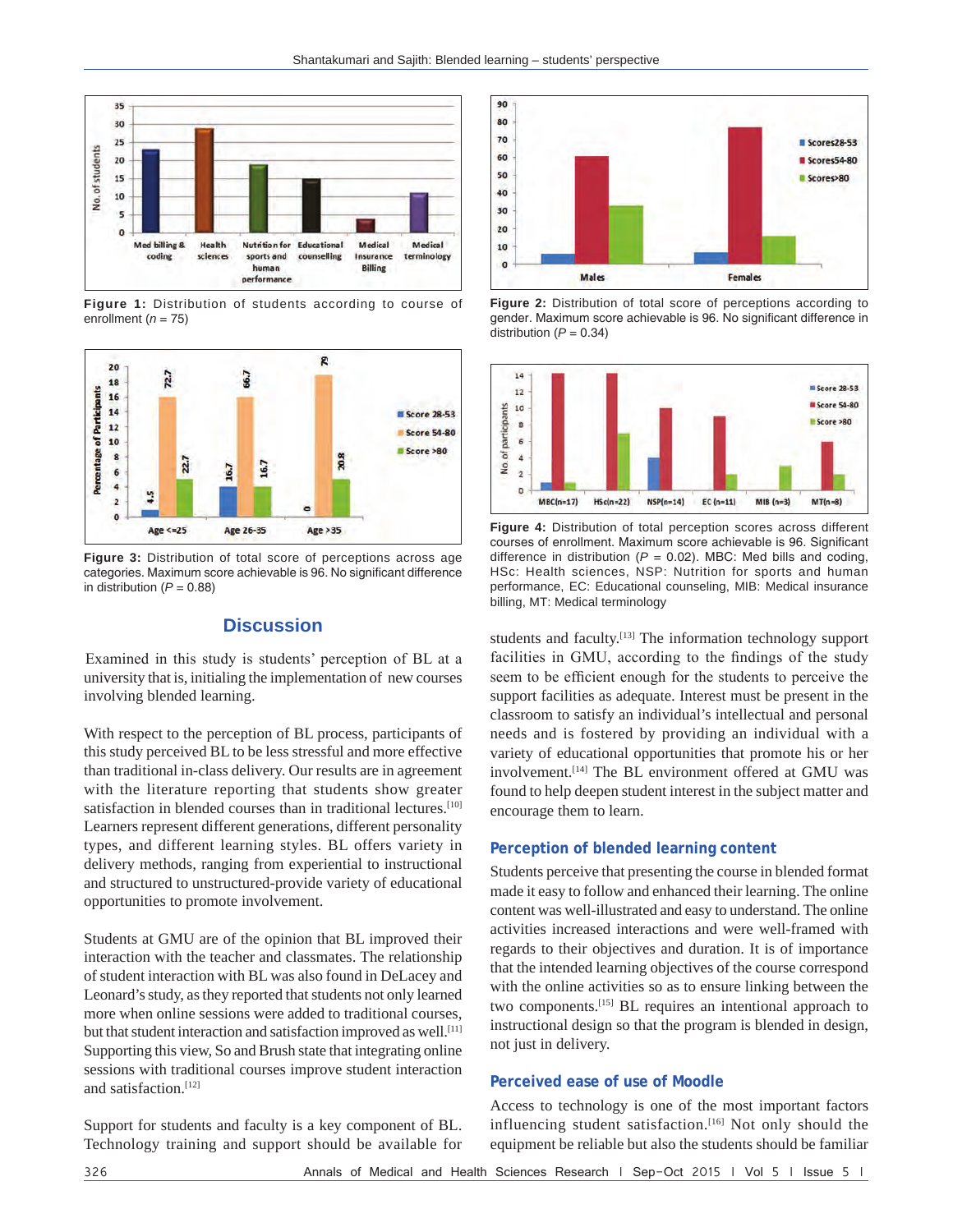with its usage. BL courses offered at GMU employ Moodle, which is a learning platform designed to provide educators and learners with a single robust, secure, and integrated system to create personalized learning environments. The students enrolled in BL courses are given training for the use of same before commencement of the course. Students hence perceived Moodle to be user-friendly. Also contributing to this positive perception was the fact that the majority of the students had good computer skills to start with. It is important to emphasize here that when online environments are designed in a way that is, feasible and easy to use, learners will be encouraged to get engaged in the activities and eventually learn better.

# **Correlation between students' attitudes and the variables of gender and the enrolled course**

#### *Student age*

The present study shows no correlation between age and student perceptions of BL. This appears to be somewhat in-line with previous research that did not show any correlation between student satisfaction and student background characteristics such as age, gender, and computer expertise.<sup>[17]</sup> However, a study conducted in 2009 reported that student satisfaction levels were positively related to age, with the older students being more satisfied with the course than younger students.<sup>[18]</sup>

#### *Gender*

No differences were noted in the student perceptions of BL with regards to gender in this study. Similar finding was reported by Shehab and Adas and Abu with no significant differences in terms of gender even though the highest means were in favor of the females.<sup>[19,20]</sup> However, Al Fadhli stated that gender has a significant effect on students' attitudes toward E-learning. Female students' mean scores outscored their male counterparts.[21] Other researchers contended that males liked the BL component more than the females.<sup>[22]</sup> Meyer, interestingly, found that gender differences appear in online exchanges just as they would in regular situations. Males were more likely to control online discussions, posed more questions, expressed more certainty in their opinions and were more concrete, whereas females were more empathetic, polite, and agreeable.<sup>[23]</sup>

## *Enrolled course*

While the overall perceptions of students belonging to different courses remain positive, there is a significant difference in the distribution of perceptions according to the course enrollment. This could be attributed to the difference in the duration and percentage of the online component of courses. Some courses require more hands-on experience while others can be taught online more easily. This emphasizes the fact that the blended model of learning is not a one-size-fits-all solution but is something that must continually evolve to meet learning needs.[24] BL designs differ according to the objectives of the courses, the percentage of different components, and the degree of blending of the components. While designing the course,

it is very crucial to select the right instructional techniques to meet the objectives of a blended course. What works for one course may not for the other? As Garrison and Vaughan state, "BL is inherently about rethinking and redesigning the teaching and learning relationship.[3]

#### **Summary**

#### *Results*

- Students of BL courses have a positive perception of the process and content of BL
- They perceive Moodle to be easy to use
- GMU learners' age and gender were not significant factors affecting their perceptions of BL
- Perceptions of BL differed with course enrollment.

## *Significance of the study*

Student satisfaction is important and needs to be continuously assessed to ensure the quality of learning experiences for students. Research on student satisfaction with BL is essential to ensure that high-quality learning is achieved in a scenario where their instructor and students are physically separate. The finding of this study would send across a message to educator and policy makers in developing strategies that the same format of BL should not be blindly applied to all courses. The format has to be tailored according to the course objectives and content so as to ensure that the course outcomes are met, and the course is well-received by the students.

#### **Limitations**

This study focused on undergraduate students in GMU enrolled in BL courses. Though the results are valid, they cannot be generalized to other institutions. In addition, the study used a self-reported questionnaire survey form which is limited in nature by the accuracy of the participant's response.

## **Acknowledgments**

We, the authors, take this opportunity to acknowledge Mrs. Aji Gopakumar and Prof. Jayadevan Sreedharan for assisting us with the statistical analysis of the data.

## **References**

- 1. Akkoyunlu B, Soylu MY. A study of student's perceptions in a blended learning environment based on different learning styles. Educ Technol Soc 2008;11:183‑93.
- 2. Thorne K. Blended Learning: How to Integrate Online and Traditional Learning. London: Kogan Page; 2003.
- 3. Garrison DR, Vaughan N. Blended Learning in Higher Education: Framework, Principles, and Guidelines. San Francisco, CA: John Wiley and Sons; 2008.
- 4. Chen CC, Jones KT. Blended learning vs. traditional classroom settings: Assessing effectiveness and student perceptions in an MBA accounting course. J Educ Online 2007;4:1-15.
- 5. Melton B, Graf H, Foss JC. Achievement and satisfaction in